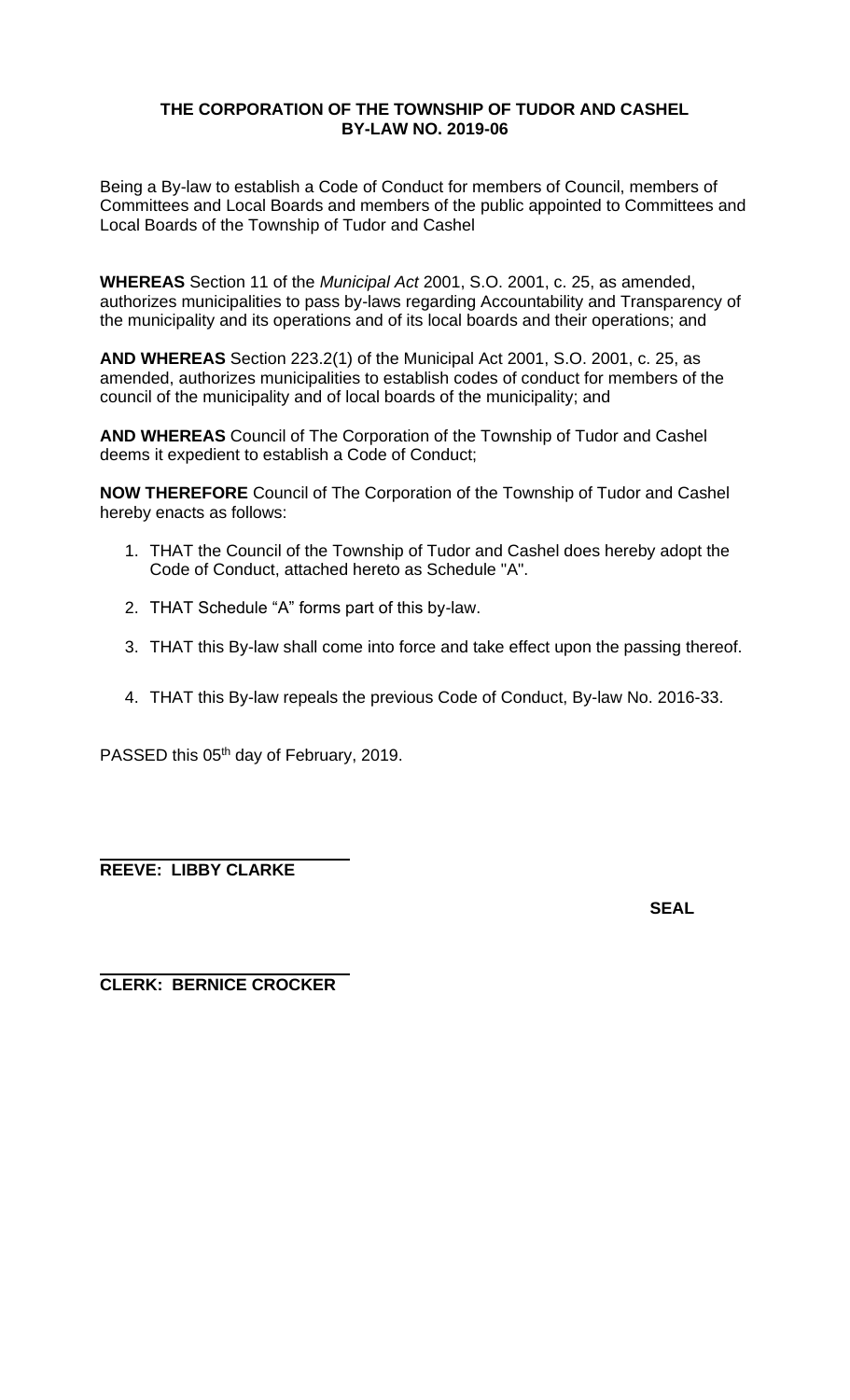### **SCHEDULE "A" TO BY-LAW NO. 2019-06 CODE OF CONDUCT**

### **1. Coverage**

This Code of Conduct applies to all Members of the Council of the Township of Tudor and Cashel and members of Committees and Local Boards of the Township of Tudor and Cashel, and includes members of the public appointed to Committees as representatives on behalf of the Township of Tudor and Cashel. It is the responsibility of all members to be aware and comply with this Code and other policies adopted by Council.

### **2. Policy Statement**

The Council of the Township of Township of Tudor and Cashel is committed to achieving the highest standards of conduct in its actions which is essential to maintaining and ensuring public trust and confidence in the Township's decisionmaking and operations. Township of Tudor and Cashel Council members shall act in an accountable and responsible manner, with integrity and fairness in the decision-making process.

## **3. Legislative Authority**

*Municipal Act 2001*, S.O. 2001 as amended, the *Municipal Conflict of Interest Act,* the *Municipal Elections Act*, the *Municipal Freedom of Information and Protect of Privacy Act.*

## **4. Definitions**

- 4.1 "Clerk" shall mean an employee authorized to act as the Clerk of the Township of Tudor and Cashel.
- 4.2 "Child" has the same meaning as that in the Municipal Conflict of Interest Act.
- 4.3 "Closed Meeting" shall mean a meeting or part of a meeting not open to the public in accordance with the *Municipal Act, 2001*, S.O. 2001, Chapter 25, as amended.
- 4.4 "Code" means this Code of Conduct for Council Policy as it applies to members of Council of the Corporation of the Township of Tudor and Cashel.
- 4.5 "Complaint" means an alleged contravention of this Council Code of Conduct.
- 4.6 "Confidential Information" includes information in the possession of or received in confidence by the Township that the Township is either prohibited from disclosing, or is required to refuse to disclose, under the *Municipal Freedom of Information and Protection of Privacy Act* (MFIPPA), or other legislation. Generally, the *Municipal Freedom of Information and Protection of Privacy Act* restricts or prohibits disclosure of information received in confidence from third parties of a corporate, commercial, scientific or technical nature, information that is subject to solicitor-client privilege, and information that is personal information.
- 4.7 Confidential information includes but is not limited to information that is: disclosed or discussed at a Closed Session meeting of Council or committee; circulated to Members of Council and marked "Confidential"; and given verbally in confidence in preparation for or following a meeting that is closed to the public. "Council" means the Council of the Corporation of the Township of Tudor and Cashel.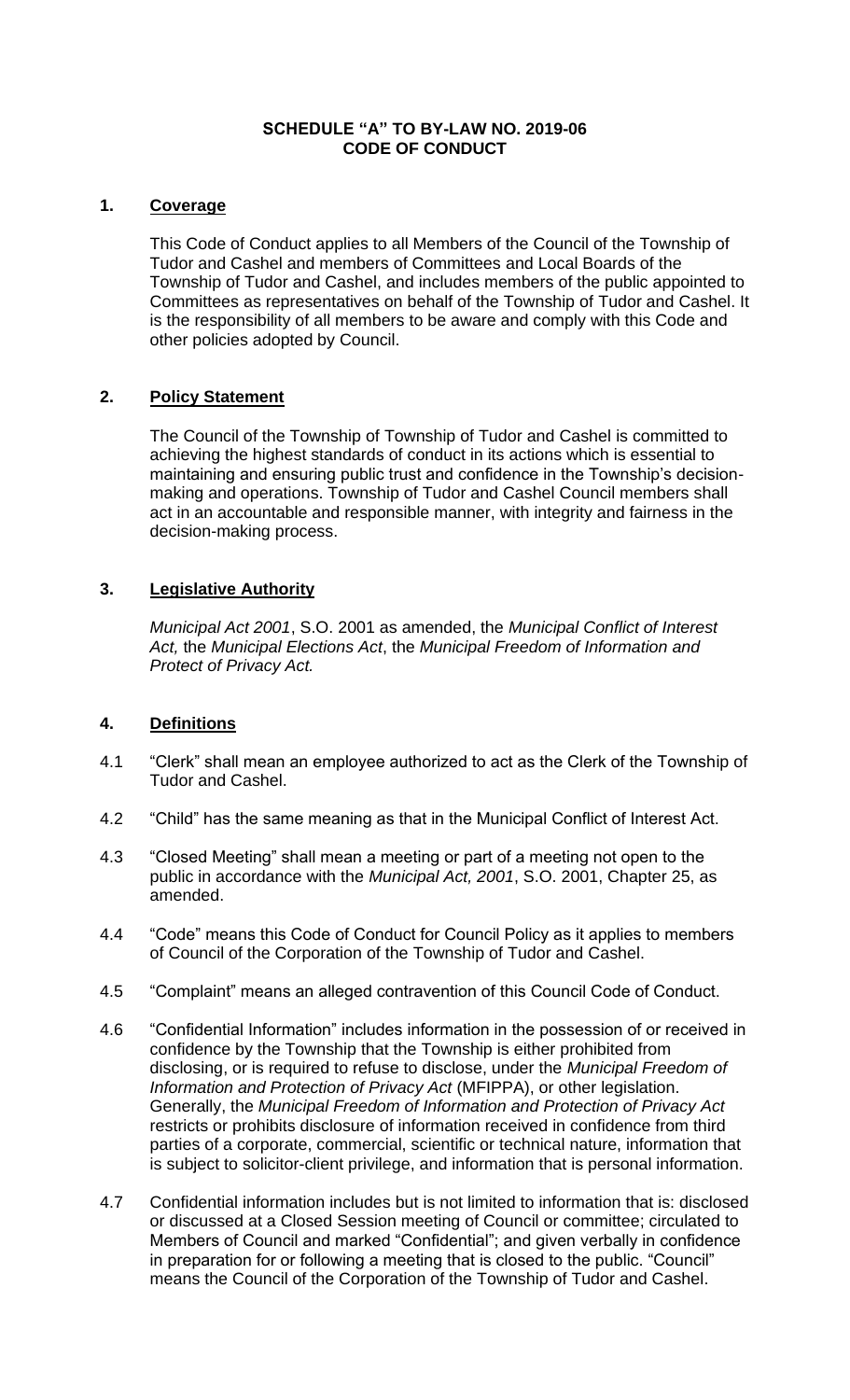- 4.8 "Frivolous" means something that is not worthy of serious consideration, or that is of little or no importance, due to its lack of seriousness or sense.
- 4.9 "Gifts and Benefits" means any cash or monetary equivalent, fee, object of value, service, travel and accommodation, or entertainment.
- 4.10 "Good Faith" means in accordance with standards of honesty, trust and sincerity.
- 4.11 "Hospitality" means instances where there is entertainment of, or by outside parties, for the furtherance of municipal business.
- 4.12 "Integrity Commissioner" means the Integrity Commissioner appointed by the Council of the Corporation of the Township of Tudor and Cashel.
- 4.13 "Member" means a member of the Council of the Corporation of the Township of Tudor and Cashel, a member of a Committee or Local Board of the Township of Tudor and Cashel and includes any member of the public appointed to a Committee or Local Board on behalf of the Township of Tudor and Cashel.
- 4.14 "Office" means the authority and duties attached to the position of being an elected member.
- 4.15 "Parent" has the same meaning as that in the *Municipal Conflict of Interest Act*.
- 4.16 "Spouse" has the same meaning as that in the *Municipal Conflict of Interest Act*.
- 4.17 "Staff" means all full-time, part-time and contract persons hired by the Township, including the Chief Administrative Officer, Directors, Managers, Supervisors, Salaried Employees, Administrative Staff, contract and temporary employees, students and co-op placement staff.
- 4.18 "Township" means The Corporation of the Township of Tudor and Cashel.
- 4.19 "Township Property" means items, services or resources which are the property of the Township, including, but not limited to, materials, equipment, facilities, technology, Township-developed computer programs or technological innovations, databases, intellectual property and supplies.
- 4.20 "Vexatious" means without reasonable or probable cause or excuse.

## **5. General Integrity**

- 5.1 Members are committed to performing their functions with integrity, accountability and transparency.
- 5.2 Members are responsible for complying with all applicable legislation, by-laws and policies that pertain to their positions as an elected official.
- 5.3 Members recognize that the public has the right to open government and transparent decision-making.
- 5.4 Members shall at all times serve and be seen to serve the interests of their constituents and the Township in a conscientious and diligent manner and shall approach decision-making with an open mind.
- 5.5 Members will conduct their dealings with each other in ways that maintain public confidence in the position to which they have been elected or appointed.
- 5.6 Members will be open and honest, focus on issues rather than personalities, and avoid aggressive, offensive or abusive conduct.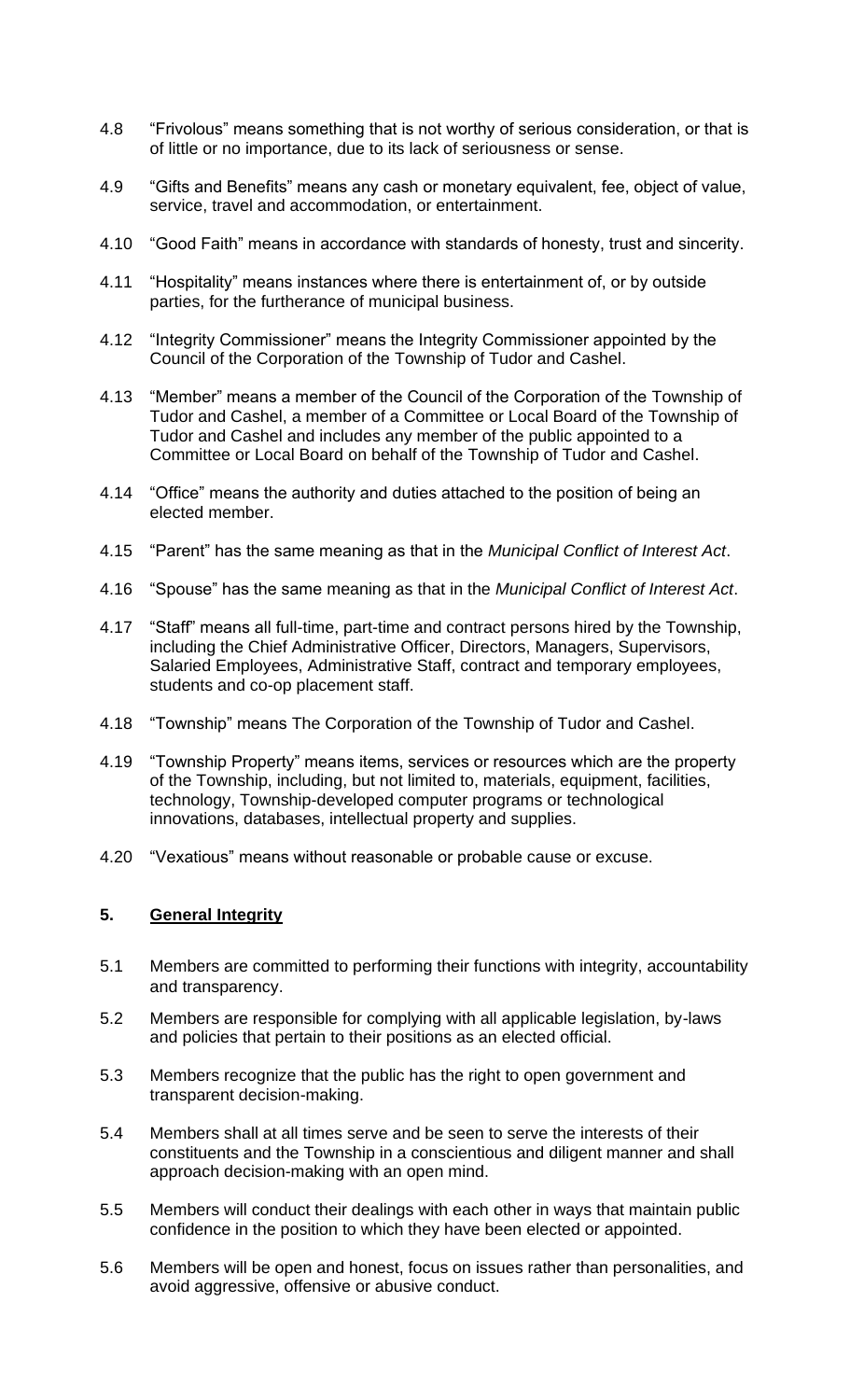- 5.7 Members shall refrain from making disparaging remarks about other members of Council, staff, members of the public, or Council's decisions.
- 5.8 Members shall avoid the improper use of the influence of their office and shall avoid conflicts of interest, both apparent and real.
- 5.9 Members shall not extend in the discharge of their official duties preferential treatment to any individual or organization if a reasonably well-informed person would conclude that the preferential treatment was solely for the purpose of advancing a private or personal interest.
- 5.10 For greater clarity, this Code does not prohibit members from properly using their influence on behalf of constituents.
- 5.11 In accordance with the *Municipal Act, 2001* and the *Municipal Conflict of Interest Act*, every member shall exercise his or her power and discharge his or her official duties in accordance with the following guiding principles:
	- a) Seek to advance the common good of the Township;
	- b) Exercise care, diligence and skill that a reasonable person would exercise in similar circumstances;
	- c) Exercise his or her powers only for the purposes for which they were intended; and,
	- d) Truly, faithfully and impartially exercise his or her office to the best of his or her knowledge and ability.

## **6. Conduct at Council and Committee Meetings**

Members shall conduct themselves with decorum at all Council and Committee meetings in accordance with the provisions of the Township of Tudor and Cashel Procedural By-law.

## **7. Discrimination and Harassment**

All members have a duty to treat members of the public, one another, and staff with respect and without abuse, bullying or intimidation, and to ensure that the work environment is free from discrimination and harassment. The Ontario Human Rights Code applied and, where applicable, the Township's Workplace Harassment Policy.

## **8. Conduct Respecting Staff**

- 8.1 Members shall acknowledge the fact that staff work for the Township as a body corporate and are charged with making recommendations that reflect their professional expertise and corporate objectives. Township of Tudor and Cashel Council has the authority to approve budget, policy, governance, and other such matters. Under the direction of the Chief Administrative Officer, Township staff serves Council as a whole and the combined interests of all members as evidenced through the decisions of Council as recorded in the minutes and resolutions.
- 8.2 Members shall acknowledge and respect the fact that staff carry out directions of Council as a whole and administer the policies of the Township, and are required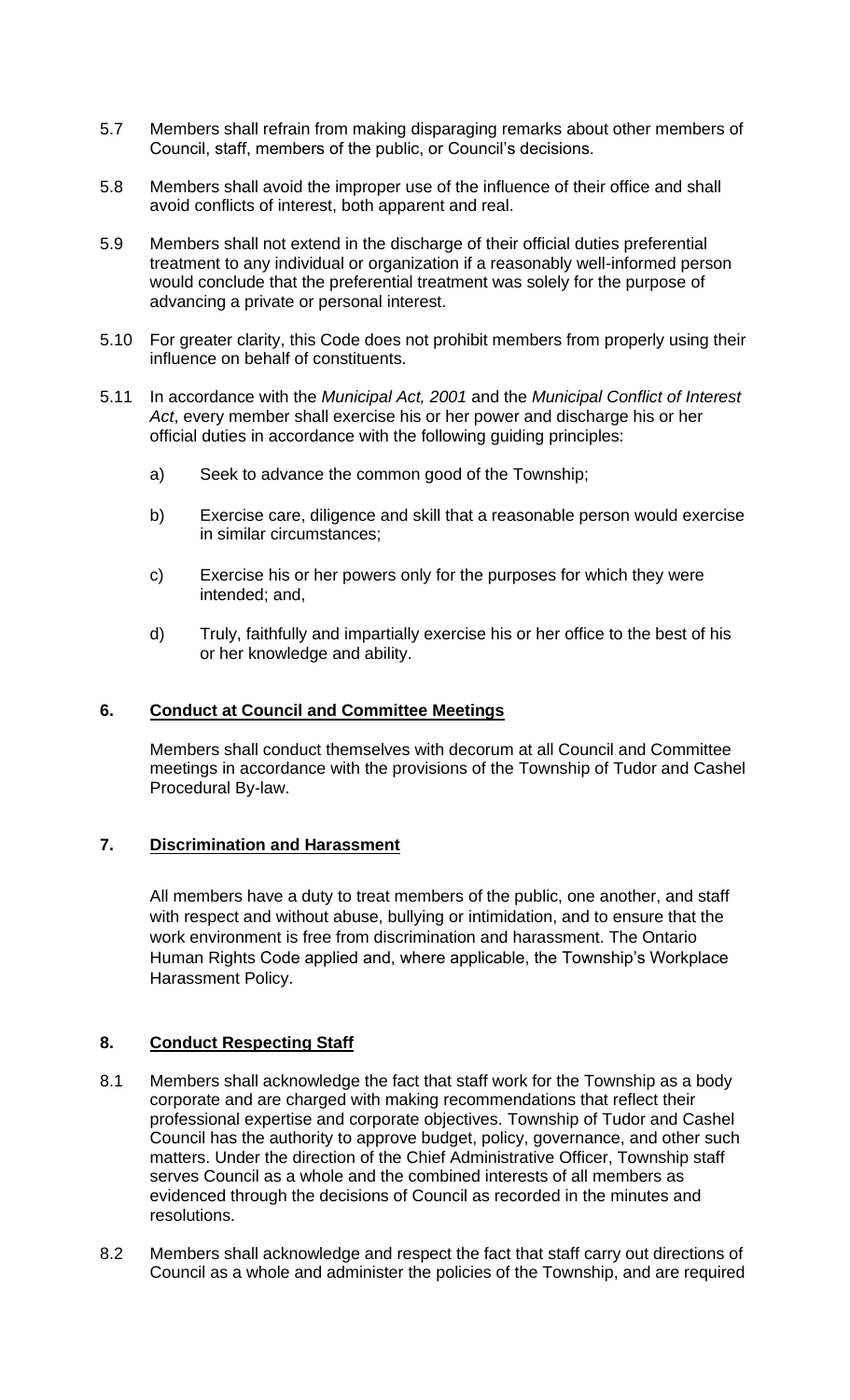to do so without any undue influence from any individual member or group of members.

- 8.3 Members shall refrain from publicly criticizing individual members of staff in a way that casts aspersions on their professional competence and credibility. The role of staff is to provide advice and services based on political neutrality, objectivity and professional judgement which may not necessarily reflect the opinion or position of a single member of Council.
- 8.4 Members of Council have no individual capacity to direct staff to perform specific functions. Inquiries of staff from members of Council should be directed to the Chief Administrative Officer.
- 8.5 The Municipal Act, 2001 sets out the roles of members of Council and the municipal administration, including specific roles for statutory officers such as the Chief Administrative Officer, Clerk, Treasurer and the Integrity Commissioner.
- 8.6 Members of Council are expected to:
	- a) Represent the public and to consider the well-being and interests of the Township;
	- b) Develop and evaluate policies and programs of the Township;
	- c) Determine which services the Township provides;
	- d) Ensure the administrative policies, practices and procedures and controllership policies, practices and procedures are in place to implement the decisions of Council;
	- e) Ensure the accountability and transparency of the operations of the Township, including the activities of the senior management of the Township;
	- f) Maintain the financial integrity of the Township; and
	- g) Carry out the duties of Council under the *Municipal Act, 2001* or any other Act.
- 8.7 Municipal staff is expected to:
	- a) Implement Council's decisions and establish administrative practices and procedures to carry out Council's decisions;
	- b) Undertake research and provide advice to Council on the policies and programs of the Township; and
	- c) Carry out other duties required under the *Municipal Act, 2001* or any Act and other duties assigned by the Township.
- 8.8 Members shall be respectful of the role of staff to provide advice based on political neutrality, professional judgement and objectivity.
- 8.9 Members should not:
	- a) Maliciously or falsely injure the professional or ethical reputation, or the prospects or practice of staff;
	- b) Compel staff to engage in partisan political activities or be subjected to threats or discrimination for refusing to engage in such activities; or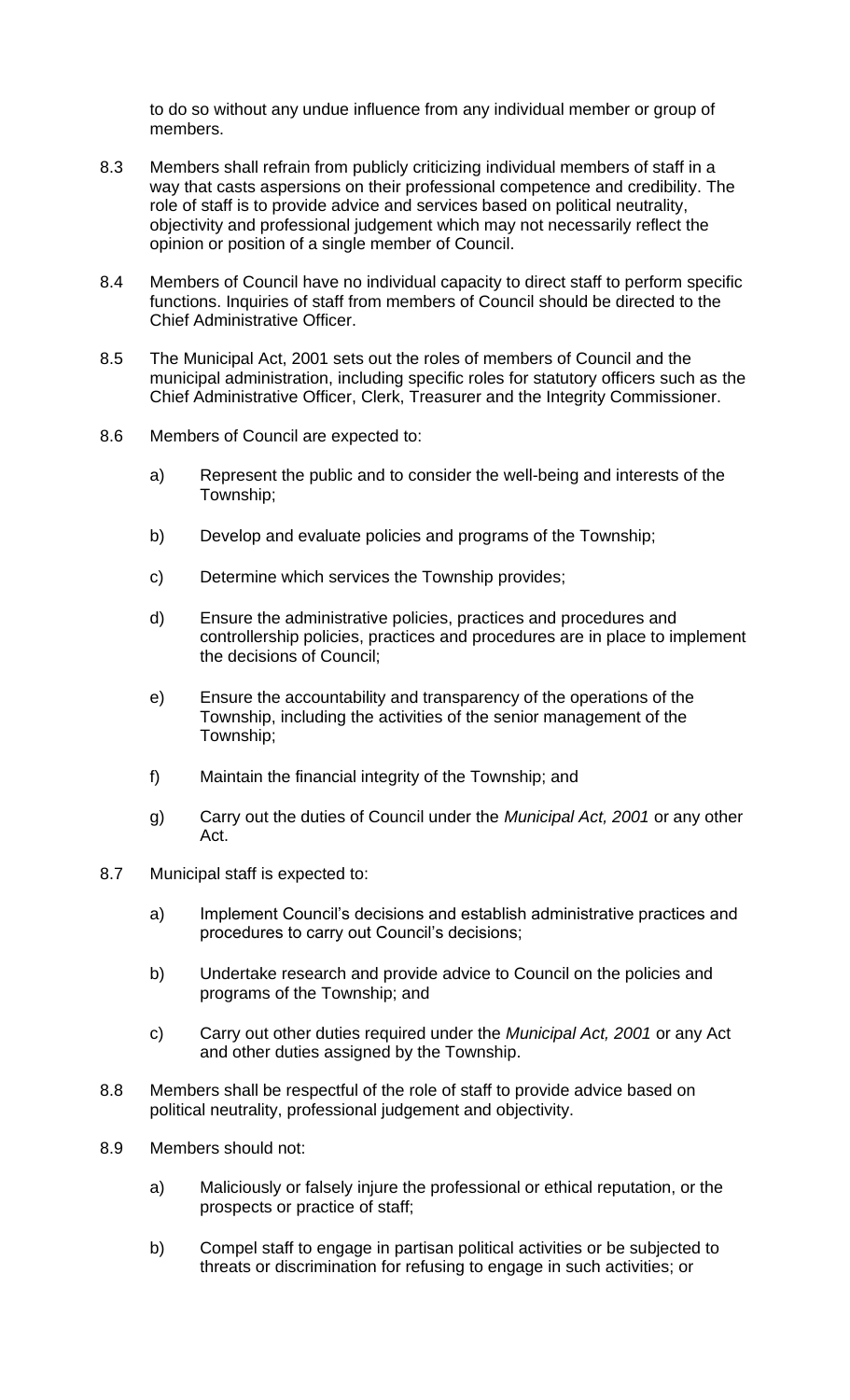c) Use, or attempt to use, their authority or influence for the purpose of intimidating, threatening, coercing, commanding or influencing any staff member with the intent of interfering in staff's duties.

### **9. Improper Use of Influence**

- 9.1 As elected officials, members are expected to perform the duties of their office with integrity, accountability and transparency.
- 9.2 Members should not use the status of their position to influence the decision of another individual to the private advantage of oneself, one's parents, children, or spouse, staff members, friends, or business or other associates.
- 9.3 In the same manner and as outlined in the Provincial Offences Act, members shall not attempt to influence or interfere, either directly or indirectly, financially, politically or otherwise with employees, officers or other persons performing duties under the Provincial Offences Act.

## **10. Use of Municipal Property and Resources**

- 10.1 Members have access to municipal resources such as property, equipment, services, staff and supplies, in order to fulfill their roles as elected representatives.
- 10.2 No member shall use, or permit the use of Township property, equipment, services, staff or other resources (such as the Township website) for any activity other than purposes connected with the discharge of Council duties or Council business.
- 10.3 No member shall obtain financial gain from the use or sale of Townshipdeveloped intellectual property, computer programs, technological innovations, or other kinds of property, while they are an elected official or thereafter.

## **11. Conduct Respecting Lobbying**

Members, as elected representatives, are often approached by various individuals attempting to influence Council decisions. While lobbying is an acceptable practice, Council members must be aware that it is their responsibility to make decisions based on impartial and objective assessment of each situation, free from the influence of vendor for approval or decision-making.

## **12. Confidential Information**

No member shall disclose or release, by any means, to any member of the public, any confidential information acquired by virtue of their office, in either oral or written form, except as required by law or if authorized by Council resolution to do so.

Members shall not use confidential information, including information that they have knowledge of by virtue of their position that is not in the public domain including e-mails and correspondence from other Members, or third parties, for personal or private gain, or for the gain of relatives or any person or corporation.

Members shall not, either directly or indirectly, release, make public or in any way disclose any information received during closed session meetings, or the substance of closed session deliberations, including memorandums, documents or staff reports that are distributed for consideration during the closed session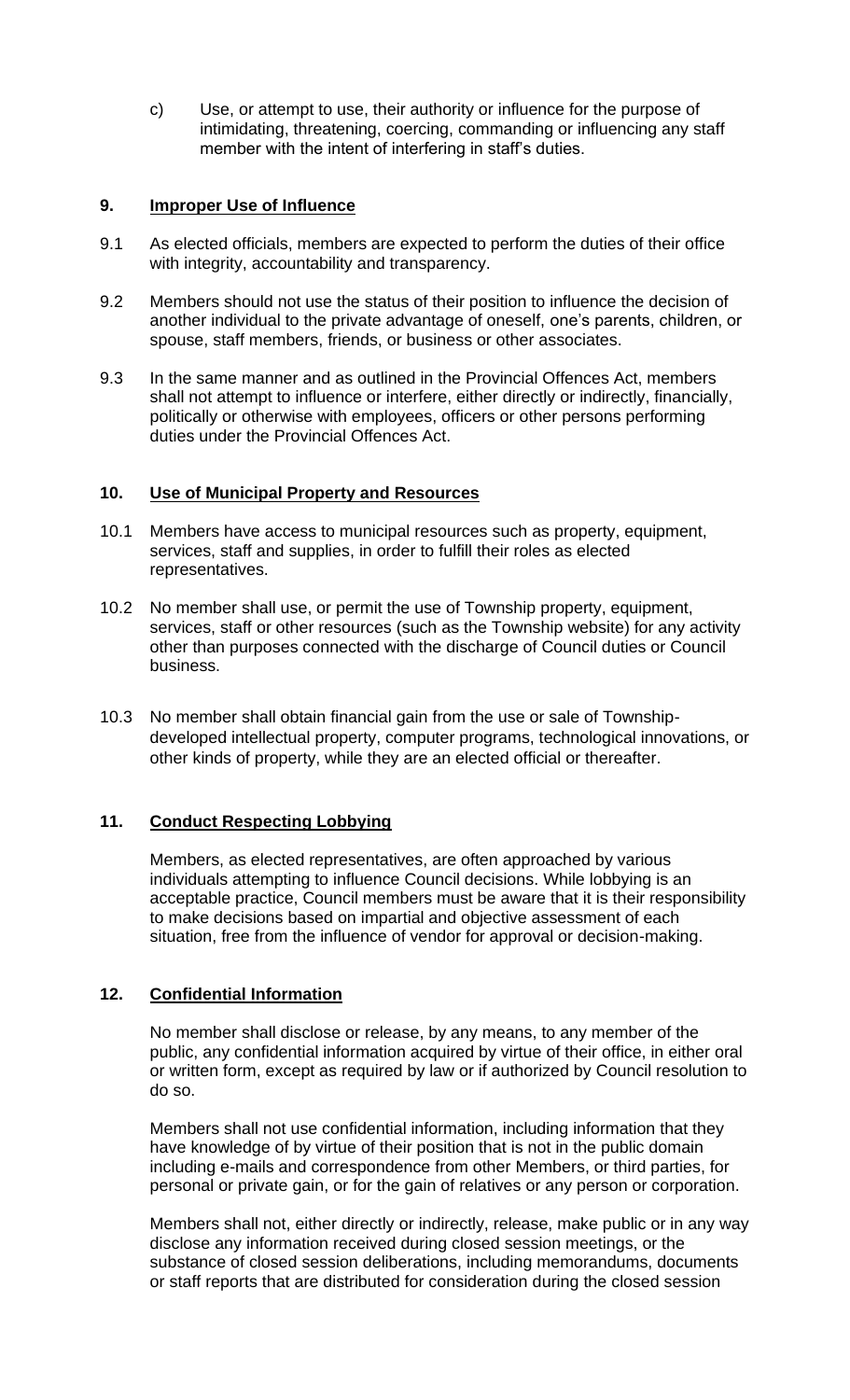meeting until Council or the Committee discusses the information at a meeting that is open to the public or releases the information to the public.

Members of Council shall not access or attempt to gain access to confidential information in the custody of the County unless it is necessary for the performance of their duties and not prohibited by Council policy.

Members are only entitled to information in the possession of the County that is relevant to matters before the Council or a Committee. Otherwise, they enjoy the same level of access rights to information as any other member of the community and must follow the same processes as any private citizen.

### **13. Gifts, Benefits and Hospitality**

- 13.1 Members are expected to represent the public and the interests of the Township, and to do so with impartiality and objectivity. The acceptance of a gift, benefit or hospitality can imply favouritism, bias, or influence on the part of the member. At times, the acceptance of a gift, benefit or hospitality occurs as part of the social protocol or community events linked to the duties of an elected official and their representative role of the Township.
- 13.2 Members shall not accept gifts that would, to a reasonable member of the public, appear to be in gratitude for influence, to induce influence or otherwise to go beyond the necessary and appropriate public functions involved. For these purposes, a gift, benefit or hospitality provided with the member's knowledge to a member's spouse, child or parent that is connected directly or indirectly to the performance of the member's duties is deemed to be a gift to that member.
- 13.3 Members are not precluded from accepting:
	- a) Personal gifts, benefits, rewards, commissions or advantages from any person or organization which are wholly unconnected with the performance of the member as an elected representative;
	- b) Political contributions that are otherwise offered, accepted and reported in accordance with applicable law;
	- c) Services provided without compensation by persons volunteering their time;
	- d) Invitations from charity or not-for-profit organizations to attend their events;
	- e) Communication to the offices of a member, including subscriptions to newspapers and periodicals;
	- f) Gifts of a nominal value (e.g. baseball cap, t-shirt, book, etc.);
	- g) Food and beverages at banquets, receptions, ceremonies or similar events;
	- h) A memento received by a member of Council at a function
	- i) A memento received as a result of being a speaker, participant or representative of the Township at an event;
	- j) Gifts or benefits received as a result of social protocol, customs or social obligations that normally accompany the performance of official duties;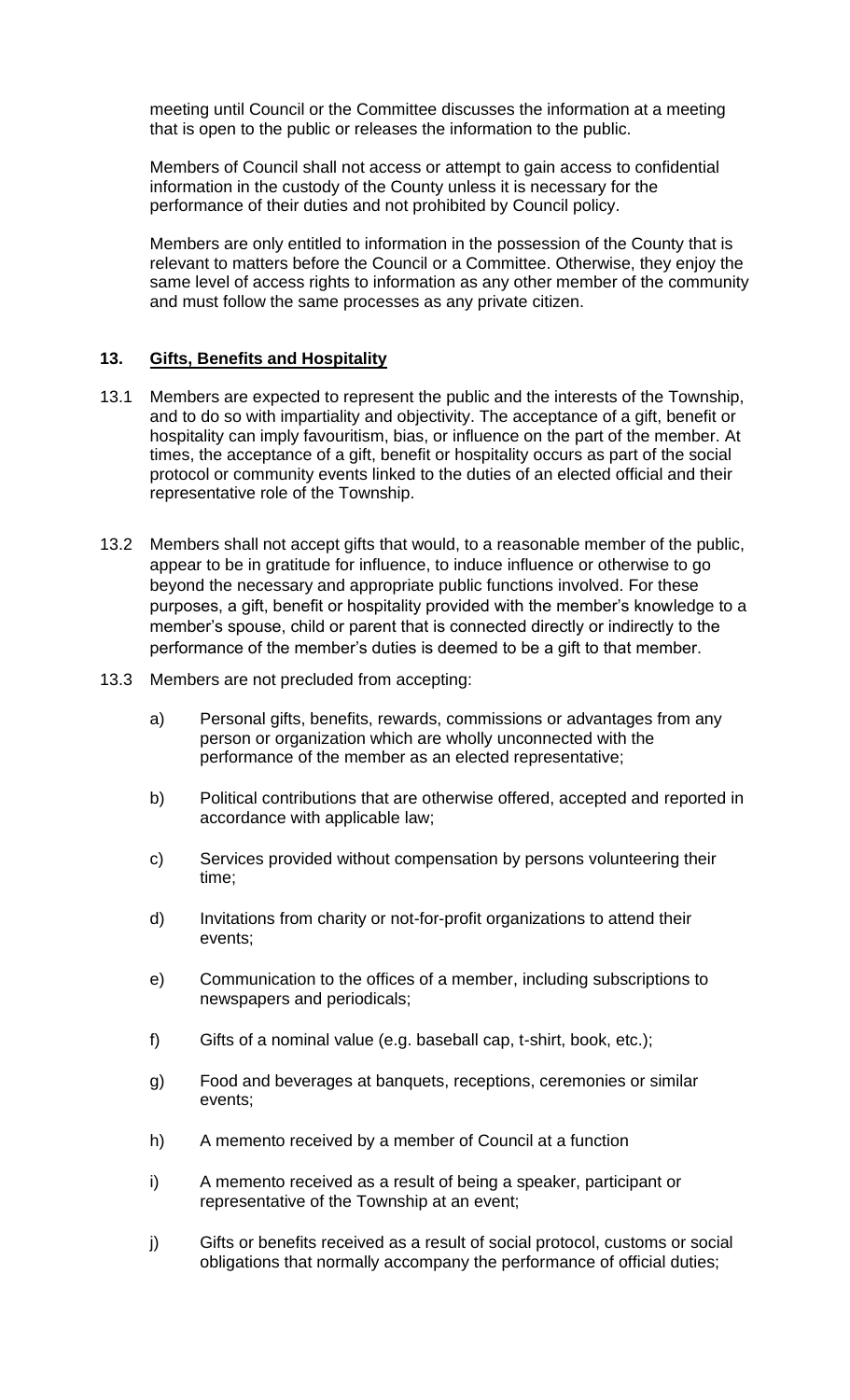- k) Food, lodging, transportation and entertainment provided by other levels of government or other local governments, boards or commissions, regulatory agencies, regulated organizations and companies involved in municipal initiatives and the like,
- l) Sponsorships and donations for community events organized or run by a member or a third party on behalf of a member.
- 13.4 Those gifts received by members which have significance or historical value for the Township of Tudor and Cashel shall be left with the Township of Tudor and Cashel Administration Office when the member ceases to hold office.
- 13.5 It is recognized that the extension and acceptance of forms of hospitality (including invitations to events, outings, engagements, performances, etc.) is within the activity suite of members. Any hospitality should fall within the following parameters:
	- a) Members do not allow themselves to reach a position whereby they might be, or deemed by others to have been, influenced in making a decision as a consequence of the offering or acceptance of such hospitality;
	- b) It serves a legitimate business purpose related to the responsibilities of the member;
	- c) The person extending the invitation or a representative of the organization, is in attendance; and
- 13.6 Members shall return any gifts or benefits or not accept hospitality, which does not comply with these guidelines, along with an explanation of why the gifts, benefits, or hospitality cannot be accepted.

# **14. Election-Related Activity**

Members are required to conduct themselves in accordance with the *Municipal Elections Act.* The use of municipal resources, both actual municipal property and staff time, for election-related activity is strictly prohibited. The prohibition applies to both the promotion and opposition to the candidacy of a person for elected office. Election-related activity applies not only to a member's personal campaign for office, but also other campaigns for municipal, provincial and federal office.

## **15. Compliance with the Code of Conduct**

- 15.1 Members are expected to adhere to the provisions of the Code of Conduct.
- 15.2 Where Council has received a report by its Integrity Commissioner that in his or her opinion there has been a violation of the Code of Conduct, the *Municipal Act, 2001* provides Council with the authority to impose the following sanctions:
	- a) A reprimand; and
	- b) Suspension of the remuneration paid to the member in respect of his or her services as a member of Council or a local board, as the case may be, for a period of up to 90 days.

## **16. Enforcement of the Code of Conduct – Integrity Commissioner**

16.1 The Council shall appoint an Integrity Commissioner to investigate alleged breaches of this Code.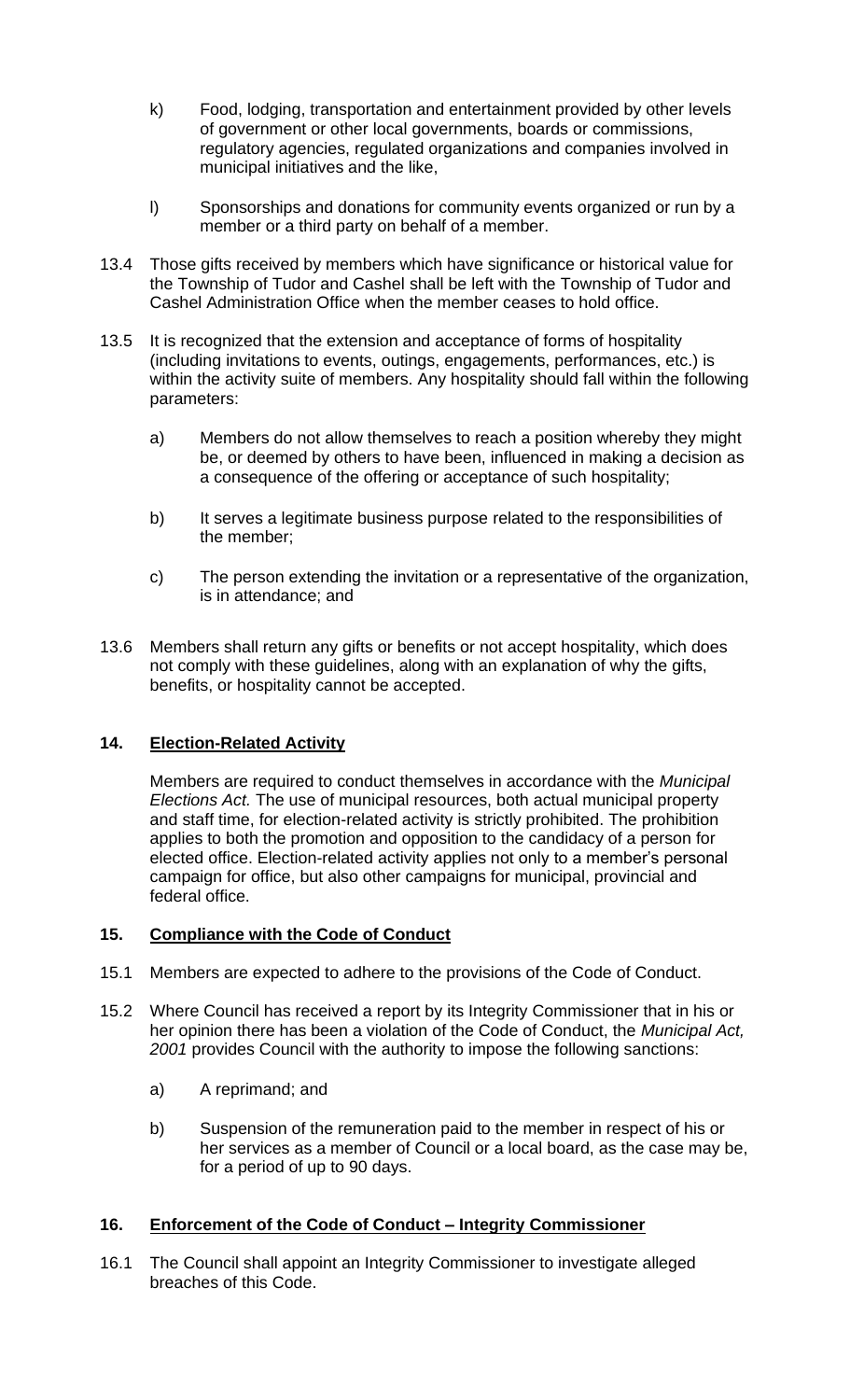- 16.2 Any person, including members of the public, Township employees and members of Council, who has reasonable grounds to believe that a member has breached a provision of the Code may proceed with a complaint.
- 16.3 Complaints must be submitted within 6 weeks of the matter becoming known to the individual and no more than 6 months after the alleged violation occurring. No action will be taken on a complaint received beyond these deadlines.
- 16.4 A complainant may wish to pursue the informal complaint process as established by this Code, but is not required to prior to proceeding with the formal complaint process set out in this Code.
- 16.5 No member shall obstruct the Integrity Commissioner in the carrying out of his or her responsibilities.
- 16.6 Any reprisal or threat of reprisal against a complainant or anyone for providing relevant information to the Integrity Commissioner is prohibited.

## **17. Other Duties of the Integrity Commissioner**

- 17.1 In addition to conducting investigations regarding alleged breaches of the Code of Conduct and other related policies adopted by Township of Tudor and Cashel Council, the Integrity Commissioner shall have the following responsibilities:
	- a) Provide information to Council as to their obligations under the Code.
	- b) Provide advice to individual members regarding specific situations as they relate to the application of the Code.
	- c) Provide advice to Council on other policies and procedures that relate to the ethical behavior of members.
	- d) Provide general advice on conflict of interest issues, noting that this advice may not be used in defense of an allegation related to a conflict of interest.
	- e) Provide information to the public regarding the Code and the obligations of members under the Code.
	- f) Provide an annual report to Council on activities of the Integrity Commissioner.
- 17.2 Where an individual member is seeking to obtain advice from the Integrity Commissioner, the member shall submit to the Clerk a completed Request for Advice Form (see Appendix A) which shall be forwarded to the Integrity Commissioner for response.
- 17.3 The Integrity Commissioner shall provide his or her advice in writing to the member. Any written advice given by the Integrity Commissioner to a member, as it relates to the Code, binds the Integrity Commissioner in any subsequent consideration of the member's conduct in the same matter provided the relevant facts known to the member were disclosed to the Integrity Commissioner.
- 17.4 Any written requests for advice and responses to such requests are covered under the *Municipal Freedom of Information and Privacy Act*.
- 17.5 The Integrity Commissioner's annual report to Council shall include information on the nature and volume of activity for the past year and provide anonymized examples with respect to the advice provided and the nature of complaints received and responded to.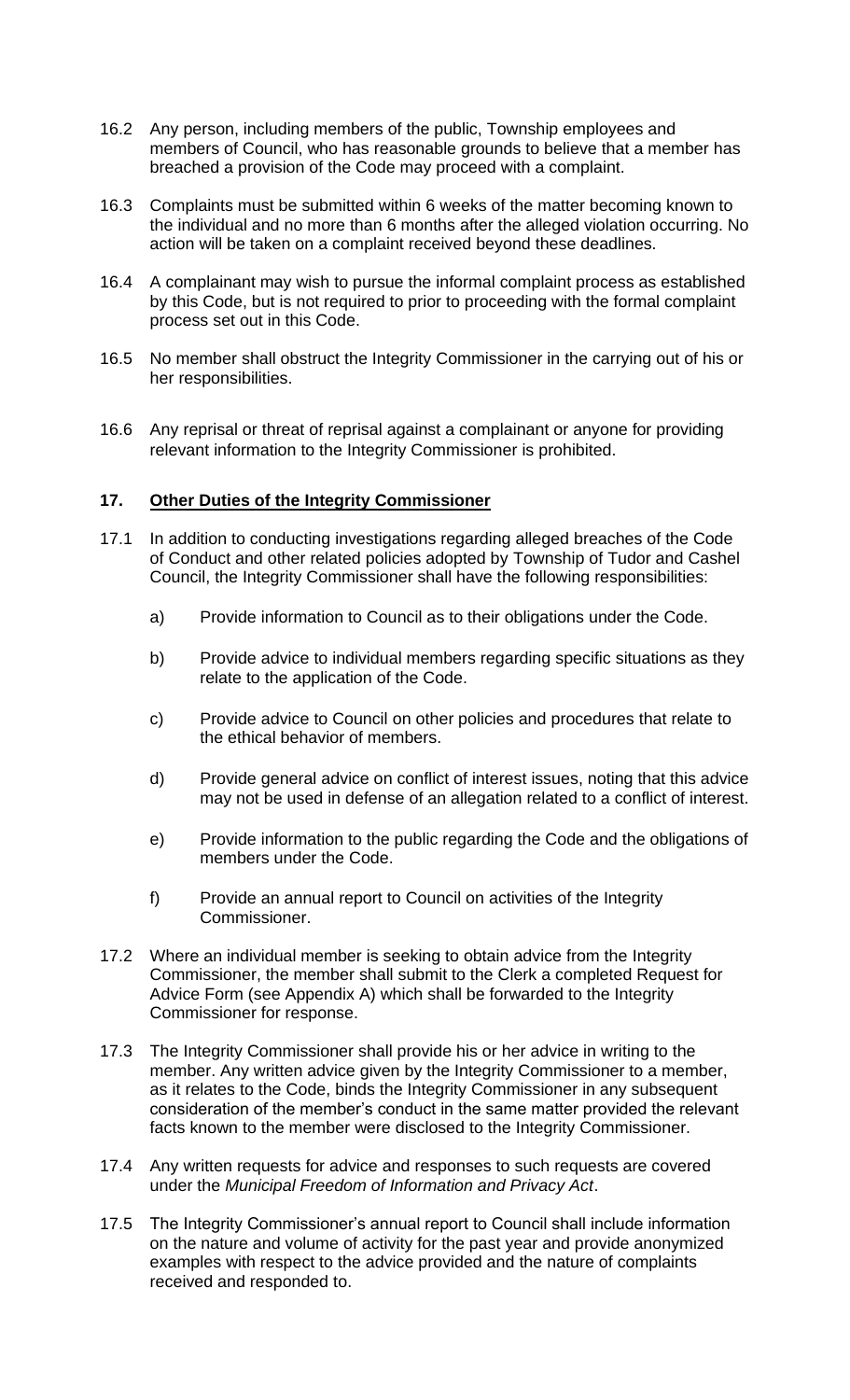- 17.6 The annual report of the Integrity Commissioner shall be provided to Council for information. The report is a public document.
- 17.7 The Integrity Commissioner shall file his or her annual report no later than six months after his or her initial appointment and annually thereafter.

## **18. Procedure – Informal Complaint**

Any individual who has identified or witnessed behavior or activity by a member that appears to be in contravention of the Code may address their concerns as follows:

- a) Advise the member that their behavior or activity contravenes the Code of Conduct.
- b) Encourage the member to stop the prohibited behavior or activity.
- c) If applicable, confirm to the member satisfaction or dissatisfaction with his or her response to the concern identified.
- d) Keep a written record of the incident(s), including dates, times, locations, other persons present and any other relevant information, including steps taken to resolve the matter.
- e) If not satisfied with the response received from the member through the informal process, an individual may proceed with a formal complaint through the Integrity Commissioner as outlined in Part 16. Procedure – Formal Complaint.

## **19. Procedure – Formal Complaint**

Any individual who has identified or witnessed behavior or activity by a member that appears to be in contravention of the Code may address their concerns through the formal complaint process as follows:

- a) All formal complaints must be made using the Township's Complaints Form/Affidavit (see Appendix B) and shall be dated and signed by the complainant.
- b) The complaint must include an explanation as to why the issue raised may be a contravention of the Code and any evidence in support of the allegation must be included with the Complaints Form/Affidavit.
- c) Any witnesses in support of the allegation must be identified on the Complaint Form/Affidavit.
- d) The Complaint Form/Affidavit must include the name of the member alleged to have breached the Code, the section of the Code allegedly contravened, the date, time and location of the alleged contravention and any other information as required on the Complaint Form/Affidavit.
- e) The complaint shall be filed with the Clerk who shall confirm that the information is complete as to steps a, b and d of this section. The Clerk will forward the Complaint Form/Affidavit to the Integrity Commissioner who will determine whether the matter is, on its face, a complaint with respect to non-compliance with the Code and not covered by other legislation or policies.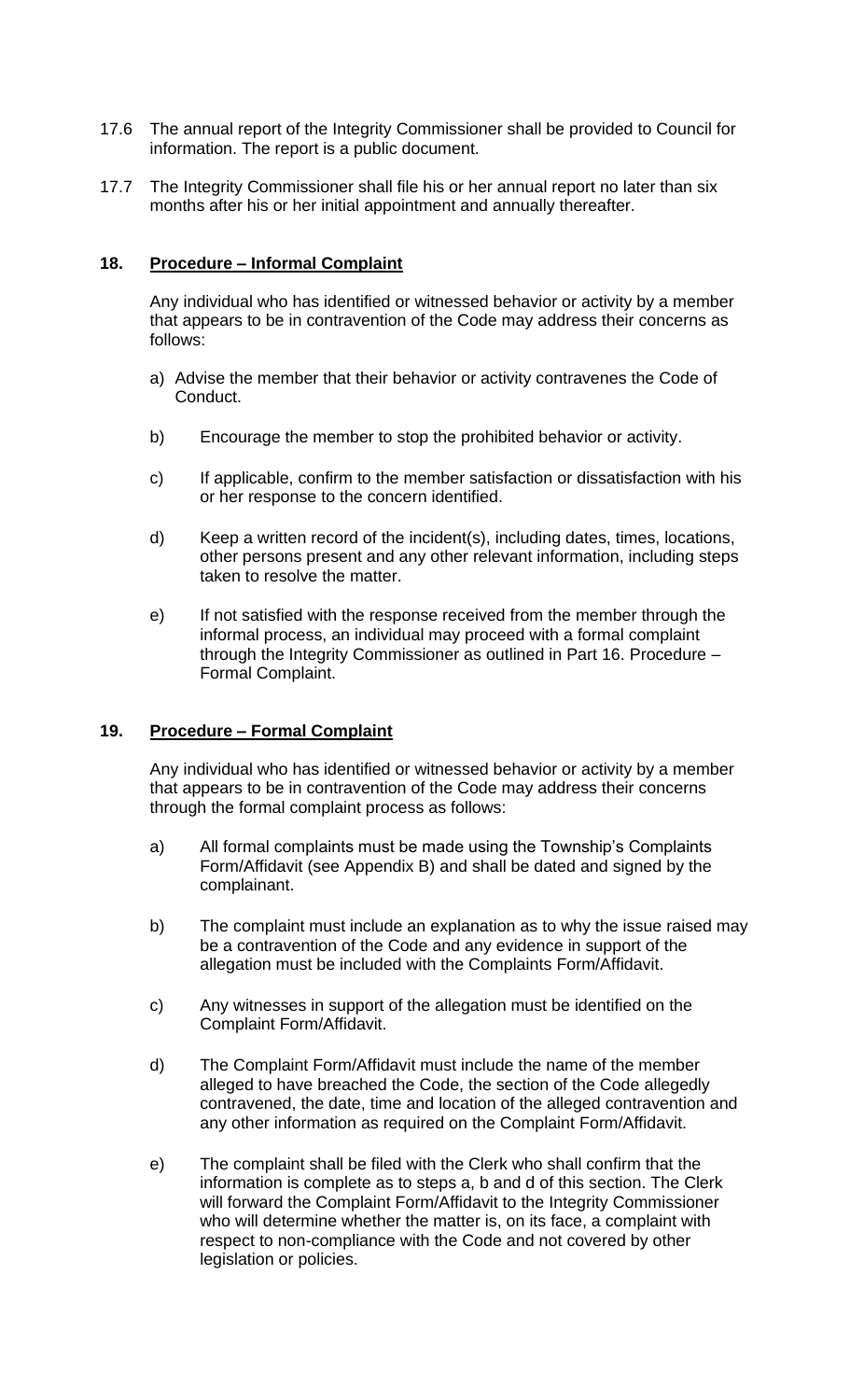f) The Integrity Commissioner may request additional information from the complainant.

## **20. Refusal to Conduct Investigation**

- 20.1 If the Integrity Commissioner is of the opinion that the referral of a matter to him or her is frivolous, vexatious or not made in good faith or that there are no grounds or insufficient grounds for an investigation, the Integrity Commissioner shall not conduct an investigation, or, where that becomes apparent in the course of an investigation, terminate the investigation.
- 20.2 Other than in exceptional circumstances, the Integrity Commissioner will not report to Council on any complaint described above, except as part of an annual or other periodic report.

### **21. Response to Complaint Outside of the Jurisdiction of the Integrity Commissioner**

- 21.1 If the complaint received by the Integrity Commissioner is deemed not to be a complaint with respect to non-compliance with the Code, the Integrity Commissioner shall advise the complainant in writing, as follows:
	- a) Criminal Matter if the complaint is an allegation of a criminal nature consistent with the Criminal Code of Canada, the complainant shall be advised that pursuit of such an allegation must be made through the appropriate police service.
	- b) Municipal Conflict of Interest if the complaint is an allegation with respect to matters under the Municipal Conflict of Interest Act, the complainant shall be advised to review the matter with their own legal counsel.
	- c) Municipal Freedom of Information and Protection of Privacy if the complaint is more appropriately addressed under the Municipal Freedom of Information and Protection of Privacy Act, the complainant shall be referred to the Clerk to have the matter reviewed under that Act.
- 21.2 If the matter is covered by other Township policies or legislation, the complainant will be advised and directed to proceed in a manner that is considered appropriate by the Integrity Commissioner.

## **22. General Provisions**

Attached are the following:

Appendix A, being the Request for Advice Form,

Appendix B, being the Council Code of Conduct – Formal Complaint Form/Affidavit Schedule A, Additional Information Form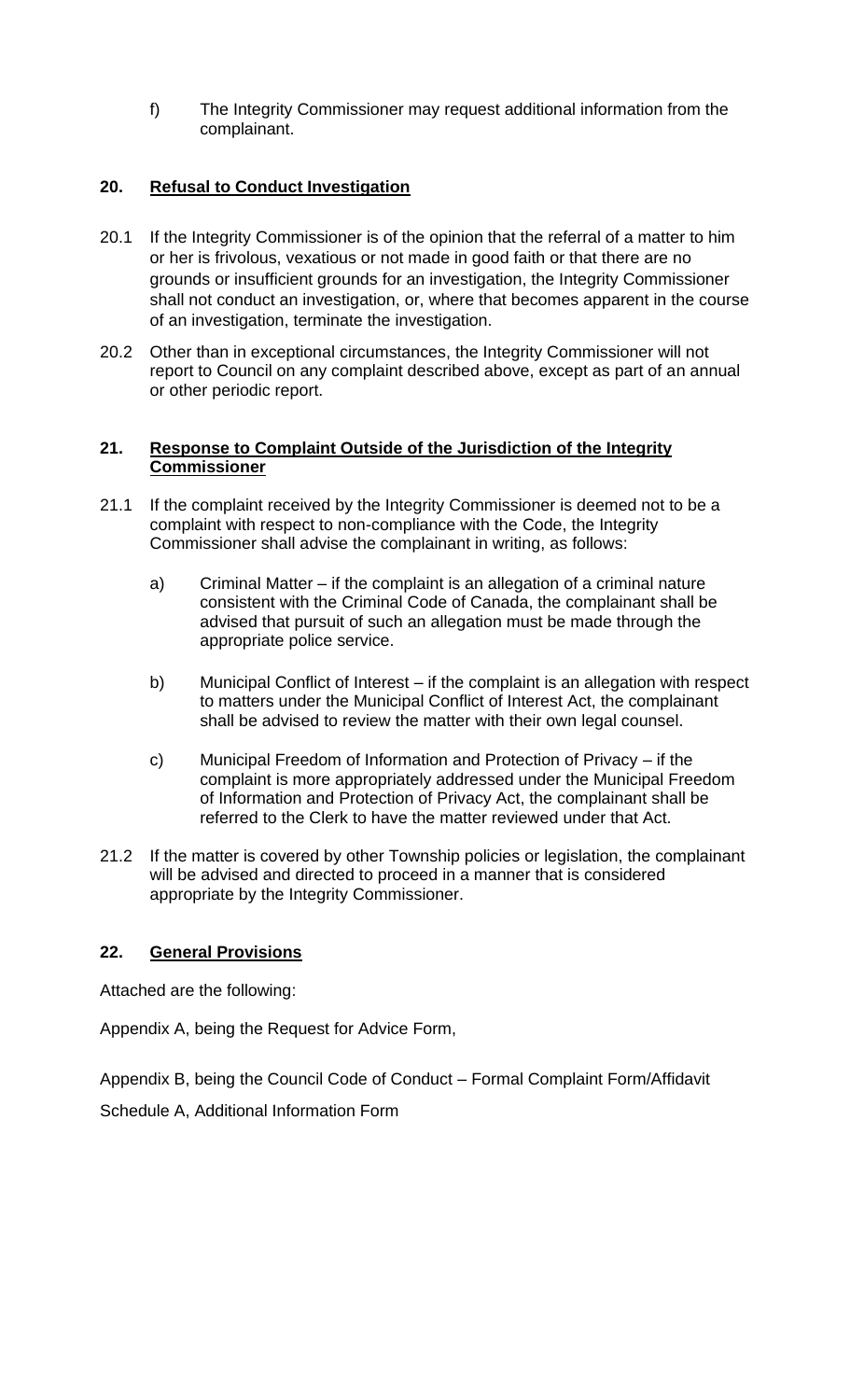#### **Appendix A** Council Code of Conduct - Request for Advice Form **Township of Tudor and Cashel**

Name of Member: \_

Email Address: Universe Press, 2008. Email Address: 2008. Email: 2008. Email: 2008. Email: 2008. Email: 2008.

Advice Requested: (Please provide as much detail as possible. Attach additional pages if required.)

**Signature of Requestor** 

**Date Received by Integrity Commissioner** 

**Date** 

**Date Reply Issued**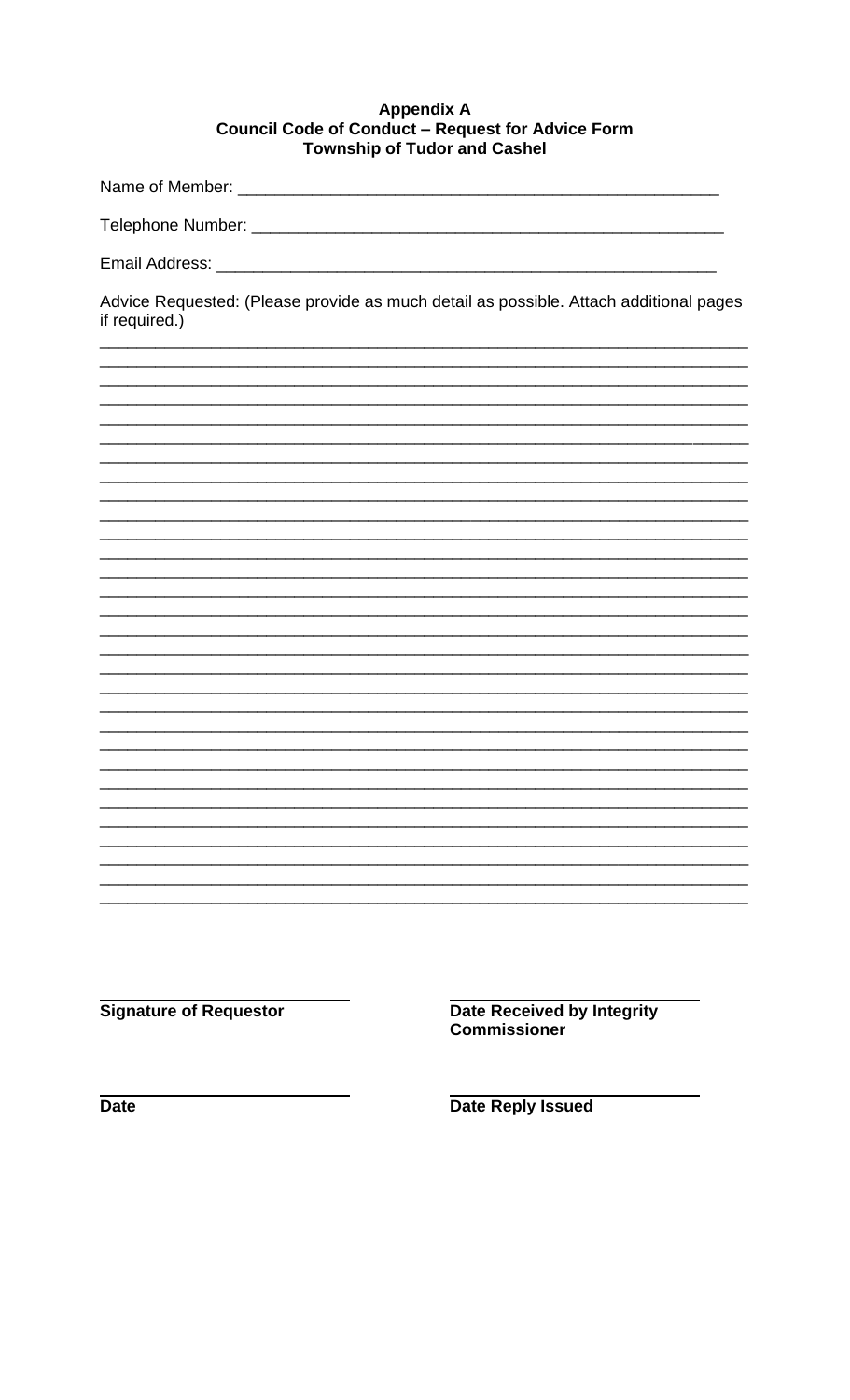#### **Appendix B Council Code of Conduct - Formal Complaint Form/Affidavit Township of Tudor and Cashel**

| Affidavit of: __ |             |        |                             |  |
|------------------|-------------|--------|-----------------------------|--|
|                  | (full name) |        |                             |  |
|                  |             | of the |                             |  |
| (full name)      |             |        | (City, Town etc.)           |  |
|                  |             |        | in the Province of Ontario. |  |

(Township of residence)

### **MAKE OATH AND SAY (OR AFFIRM):**

The particulars of which are as follows: (set out the statements of fact in consecutively numbered paragraphs in the space below, with each paragraph being confined as far as possible to a particular statement of fact. If you require more space please use the attached Schedule A form (Additional Information form). If you wish to include exhibits to support this complaint, please refer to the exhibits as Exhibit A, B, etc. and attach them to this Affidavit)

1. I have personal knowledge of the facts as set out in this affidavit, because

| 2. I have reasonable and probable grounds to believe that a member of the Township of |
|---------------------------------------------------------------------------------------|
| Tudor and Cashel Council                                                              |
|                                                                                       |

(specify name of member)

(specify section(s)) of the Council Code of Conduct of the Township of Tudor and Cashel.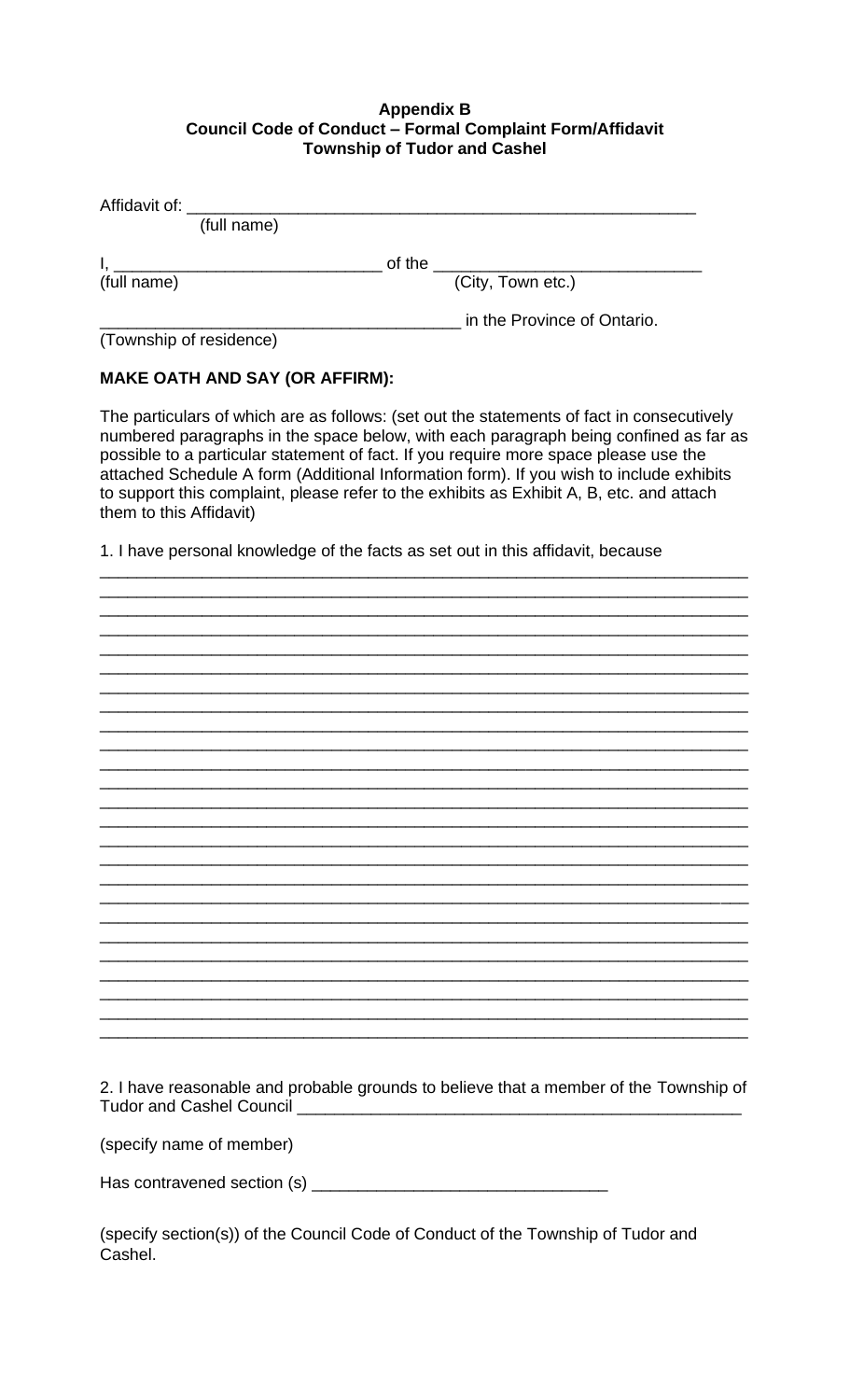## 3. Witness(es) present:

(List name(s) of witness(es) present

Witness affidavit included \_\_\_\_\_ (yes or no)

4. This Affidavit is made in good faith and for the purpose of requesting that this matter be reviewed by the Township of Tudor and Cashel appointed Integrity Commissioner and for no other purpose.

)<br>)<br>)

)

)

\_\_\_\_\_\_\_\_\_\_\_\_\_\_\_\_\_\_\_\_\_\_\_\_\_\_\_\_\_\_\_\_\_\_\_\_\_\_\_\_\_\_\_\_\_\_\_\_\_\_\_\_\_\_\_\_\_\_\_\_\_\_\_\_\_\_\_\_\_\_

SWORN (OR AFFIRMED) before me )

At the \_\_\_\_\_\_\_\_\_\_\_\_\_\_\_\_\_\_\_\_\_\_ )

in the Province of Ontario on this  $\overrightarrow{\hspace{1cm}}$ 

\_\_\_\_\_\_\_\_\_\_day of \_\_\_\_\_\_\_\_\_\_\_\_\_\_\_\_\_\_\_\_\_, )

 $20$  (20

) **SIGNATURE OF COMPLAINANT**

\_\_\_\_\_\_\_\_\_\_\_\_\_\_\_\_\_\_\_\_\_\_\_\_\_\_\_\_\_\_\_\_ (Signature of Commissioner) A Commissioner for taking affidavits etc.

**Please note that signing a false affidavit may expose you to prosecution under Sections 131, 132 or 134 of the Criminal Code, R.S.C. 1985 c. C-46 and also to civil liability for defamation.**